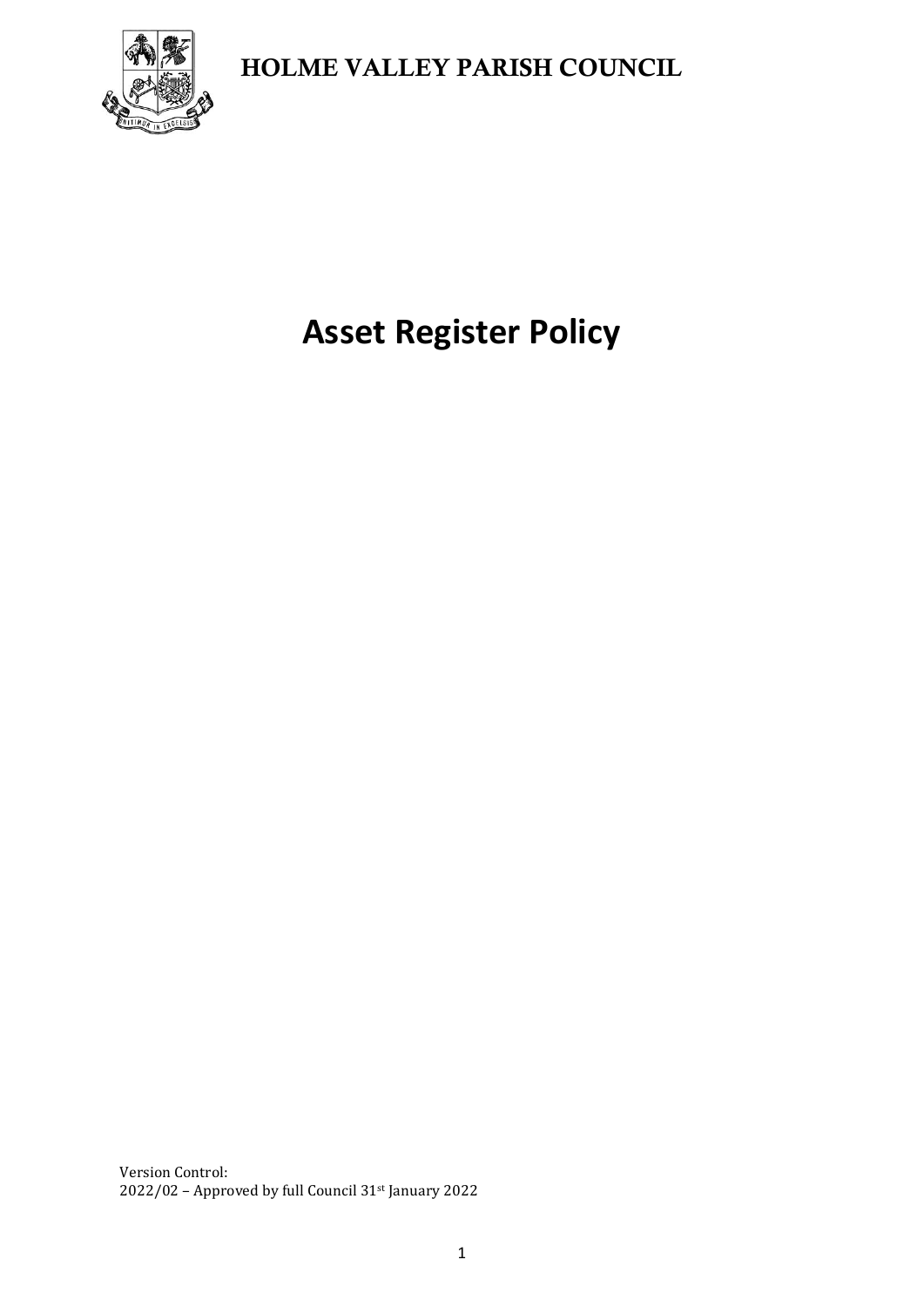

#### Asset Register Policy

#### **1 Background**

1.1 Local councils must maintain an asset register to ensure fixed assets are appropriately safeguarded. This includes items of a capital nature where values tend to be high and which have a useful life of more than one year (Governance and Accountability for Local Councils: A Practitioner's Guide (England) 2014, para. 3.66). The Council's Financial Regulations, section 14 refers to the custody of Assets, Properties and Estates.

#### **2 Scope of asset register**

2.1 In order to ensure transparency and reasonableness, the following items are included in the Council's asset register, whether purchased, gifted or otherwise acquired, together with their holding location:

- land and buildings held freehold or on long term lease in the name of the Council
- community assets
- vehicles, plant and machinery
- assets considered to be portable, attractive or of community significance
- other assets estimated or known to have a minimum purchase or resale value of £100
- long term investments, shares and loans made by the Council
- assets held on trust (e.g. monies held on behalf of the Chairman's charity)

2.2 The values indicated in the asset register will inform the 'total fixed assets' section of the Annual Return with the exception of assets held on trust.

2.3 The following items fall outside the definition for inclusion and are therefore excluded from the Council's asset register:

- land and buildings held on short term lease or rented
- land and buildings maintained or serviced, but not owned by the Council
- assets rented by or loaned to the Council
- stock items intended for resale
- stationery and other consumable items
- boundaries of land owned (e.g. fences, hedges and gates)
- floor or land surfaces and drainage
- plants and trees
- assets with a purchase or resale value of less than £100 (other than items listed as for inclusion in the asset register)
- repairs
- cash, short term investments and other current assets
- intangible assets (e.g. trademarks, internet domain names, contingent assets, broadcast rights)
- 'negative' assets (e.g. provisions, borrowings, creditors and contingent liabilities)

2.4 A separate section of the asset register will contain a schedule of disposals.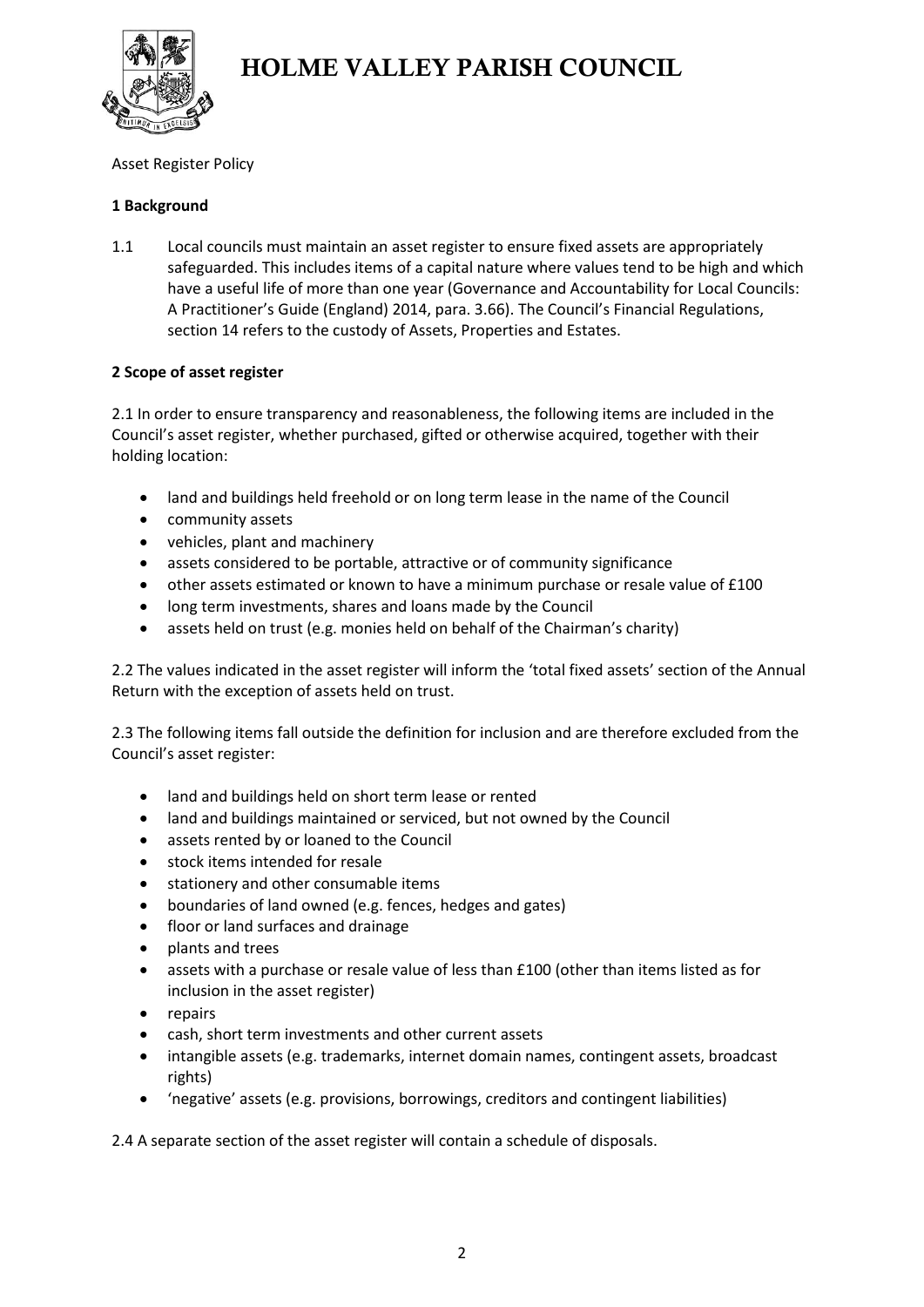

#### **3 Valuation of assets**

3.1 Once recorded on the asset register, the value of assets must not change from year to year until disposal. Concepts of depreciation and impairment adjustments are not appropriate for local councils (Governance and Accountability for Local Councils: A Practitioner's Guide (England) 2014, para. 3.69).

3.2 Assets must be valued by one of the following means based on available information:

• ideally, apply the purchase price (net of VAT if VAT has been reclaimed);

• otherwise, apply the purchase price (gross of VAT if VAT has not been reclaimed or where the VAT status of the purchase is unclear)

3.3 Where it is not possible to trace the purchase price of the asset the insurance valuation should be applied. As a last resort, a nominal value of £1 may be applied. This should also be used for assets gifted to the Council.

3.4 There is no guidance where land or buildings have been subject to substantial renovation and improvement to such an extent that the new market value bears no relation to the original purchase cost. In order to avoid renovation and improvement work being separately recorded on the asset register and in these exceptional circumstances only, a market value supplied by a qualified surveyor may be entered.

#### **4 Procedure for updating the asset register**

4.1 The start point is the asset register that has been agreed for the end of the previous financial year. The financial ledger should be reviewed for all purchases made during the year. A discussion should be held with all Council officers to identify any assets that have been gifted to the Council. Any new assets which fall in the categories stated at 2.1 above should be added to the asset register, with their values recorded at the purchase price (net of VAT if VAT is being reclaimed or at £1 if gifted to the Council.

4.2 The financial ledger should also be reviewed for all asset sales made during the year. A discussion should be held with all Council officers to identify any assets that have been lost, disposed of or gifted by the Council. Any assets which fall in the categories stated at 2.1 above should be removed from the asset register and recorded in the schedule of disposals. The asset register should record any assets loaned by the Council, including the person or organisation borrowing the asset, its location and the date when the loan period ends.

4.3 A 'stock take' of asset register items should occur to ensure that all asset register items can be physically verified. Any assets which cannot be located should be removed from the asset register and recorded in the schedule of disposals.

4.4 The asset register, schedule of disposals and this policy will be reviewed annually by the Finance & General Purposes committee and approved by the Council at the same time as the approval of the Annual Return.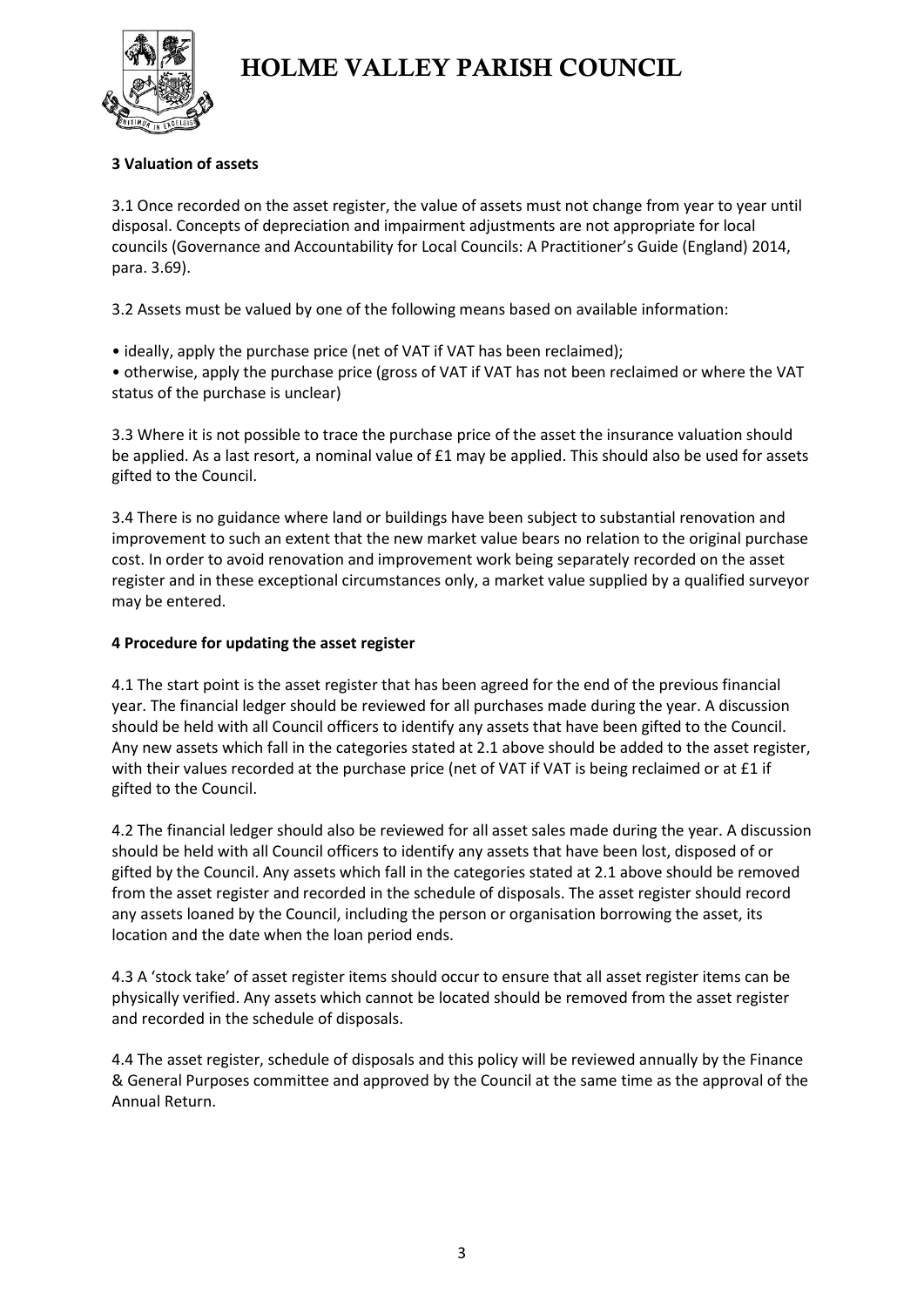

#### **5 Disposals Procedure**

5.1 It is important that any asset disposals are correctly handled to ensure transparency and accountability.

5.2 The asset disposal form (below) should be used to record the authorisation of the disposal by the appropriate staff/Committee within the Parish Council and the value or values achieved by it.

5.3 The RFO is responsible for updating of the Council's asset register following the appropriately authorised Asset Disposal Request. All asset disposals will be recorded in the Asset Disposals Register for audit purposes.

5.4 Any revenue generated from the disposal of an asset will, in normal circumstances, be credited to the cost centre from which the original asset was funded.

Rich McGill, Responsible Finance Officer

### **Asset Disposal Form**